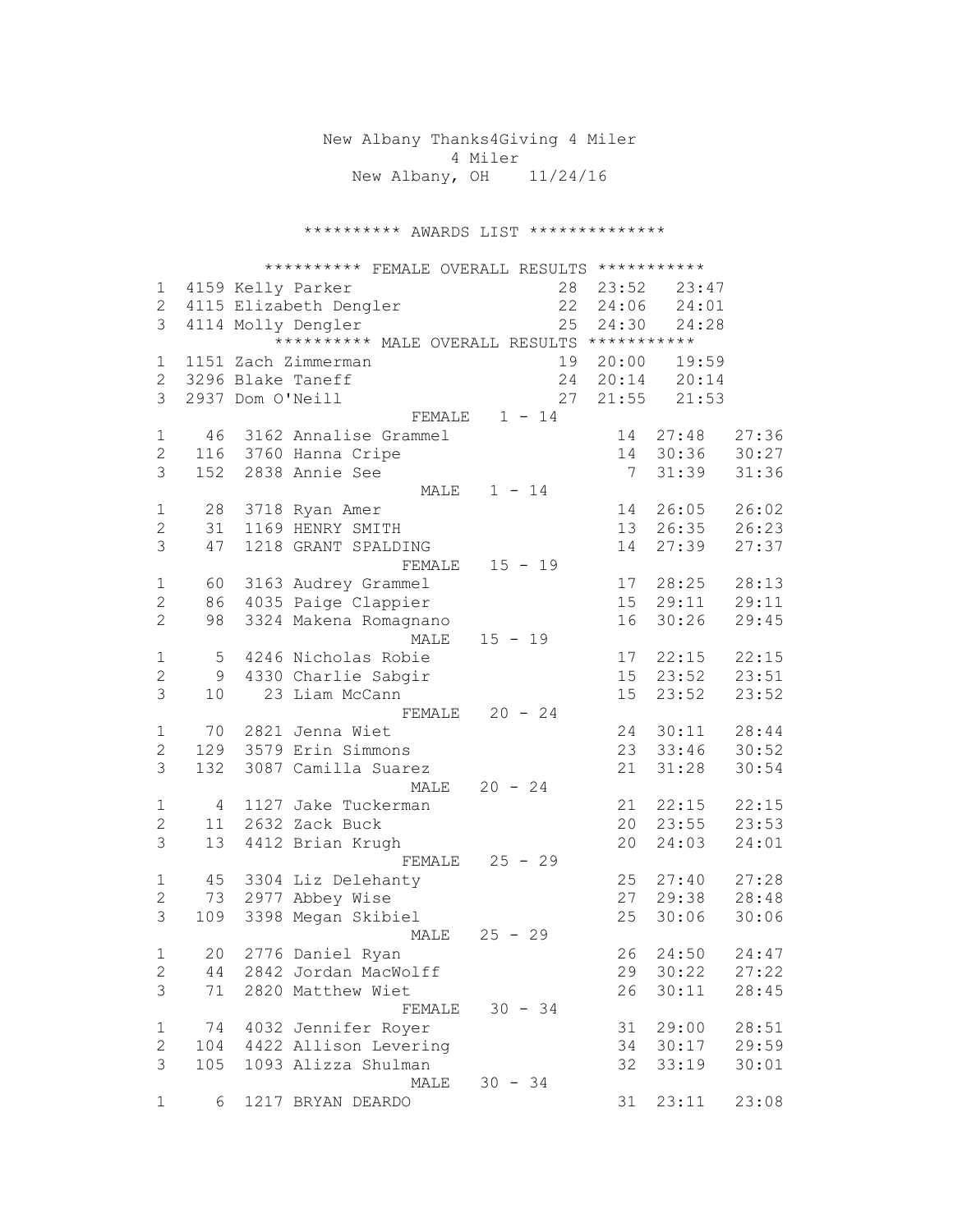| $\overline{c}$ | 12              | 3990 Chris Caplinger      |           | 30 | 23:55    | 23:55               |
|----------------|-----------------|---------------------------|-----------|----|----------|---------------------|
| 3              | 27              | 2642 Eric Spencer         |           | 31 | 27:08    | 25:58               |
|                |                 | FEMALE                    | $35 - 39$ |    |          |                     |
| $\mathbf{1}$   | 19              | 1155 LYNDSI BENEDICT      |           | 36 | 24:52    | 24:45               |
| $\mathbf{2}$   | 58              | 3674 Meredith Gordon      |           | 38 | 28:15    | 28:07               |
| $\mathfrak{Z}$ |                 |                           |           | 38 |          |                     |
|                | 83              | 2854 Jennifer Bungubung   |           |    | 29:20    | 29:09               |
|                |                 | MALE                      | $35 - 39$ |    |          |                     |
| $\mathbf{1}$   | $7\phantom{.0}$ | 3441 Michael Jones        |           | 36 | 23:31    | 23:29               |
| $\overline{2}$ | 29              | 1207 DONNIE FRANZEN       |           | 37 | 26:19    | 26:10               |
| 3              | 38              | 1171 MIKE ROWE            |           | 35 | 27:09    | 26:47               |
|                |                 | FEMALE                    | $40 - 44$ |    |          |                     |
| $\mathbf 1$    | 43              | 3289 Pattiann McAdams     |           | 43 | 28:09    | 27:20               |
| $\mathbf{2}$   | 95              | 2813 Marisa Akamine       |           | 40 | 30:04    | 29:34               |
| 3              | 122             | 1198 MELANIE KOPP         |           | 41 | 30:55    | 30:41               |
|                |                 | MALE                      | $40 - 44$ |    |          |                     |
|                |                 |                           |           |    |          |                     |
| $\mathbf{1}$   | 21              | 3160 Bill Economus        |           | 43 | 24:59    | 24:54               |
| $\mathbf{2}$   | 35              | 4375 Matt Carlisle        |           | 44 | 26:56    | 26:41               |
| 3              | 42              | 3443 Matthew Koerner      |           | 41 | 27:22    | 27:16               |
|                |                 | FEMALE                    | $45 - 49$ |    |          |                     |
| $\mathbf{1}$   | 69              | 4253 Sarah Ryan           |           | 49 | 31:23    | 28:40               |
| $\mathbf{2}$   | 77              | 2881 Nancy Wells          |           | 45 | 29:16    | 28:57               |
| 3              | 172             | 3225 Christina Madriguera |           | 47 | 33:25    | 32:25               |
|                |                 | MALE                      | $45 - 49$ |    |          |                     |
| $\mathbf{1}$   | 22              | 3002 Dave Parsons         |           | 45 | 25:11    | 24:58               |
|                | 52              | 3294 Mike Kunstmann       |           | 49 | 28:15    |                     |
| 2              |                 |                           |           |    |          | 27:46               |
| 3              | 53              | 4102 Tim Dasgupta         |           | 47 | 27:52    | 27:46               |
|                |                 | FEMALE                    | $50 - 54$ |    |          |                     |
| $\mathbf 1$    | 115             | 3003 Cindy Warner         |           | 52 | 30:40    | 30:27               |
| $\mathbf{2}$   | 180             | 4418 Amenda Lee           |           |    | 51 33:10 | 32:35               |
| 3              | 227             | 1453 Laney Burgdoerfer    |           | 53 | 33:44    | 33:44               |
|                |                 | MALE                      | $50 - 54$ |    |          |                     |
| $\mathbf{1}$   | 30              | 3398 Scott Berliner       |           | 52 | 26:22    | 26:22               |
| $\overline{2}$ | 33              | 3687 Mac Quillin          |           | 51 | 26:38    | 26:30               |
| $\mathfrak{Z}$ | 49              | 2710 Eric Desmonts        |           | 50 | 28:33    | 27:42               |
|                |                 | FEMALE                    | $55 - 59$ |    |          |                     |
|                |                 |                           |           |    |          |                     |
| $\mathbf 1$    | 61              | 4659 Barbara Grant        |           | 56 | 29:55    | 28:18               |
| $\overline{2}$ | 140             | 3039 JoAnn Cummans        |           | 56 | 32:54    | 31:13               |
| 3              | 169             | 3498 Joanne Barrett       |           | 58 | 34:15    | 32:15               |
|                |                 | MALE                      | $55 - 59$ |    |          |                     |
| $\mathbf 1$    | 50              | 3273 James Flaherty       |           | 58 | 27:42    | 27:42               |
| $\overline{2}$ | 66              | 4133 Mark Lemmon          |           | 57 | 28:40    | 28:36               |
| 3              | 167             | 4629 R. LARRY MOSS        |           | 56 | 32:58    | 32:08               |
|                |                 | FEMALE                    | $60 - 64$ |    |          |                     |
| $\mathbf{1}$   | 406             | 3156 Sally Sligar         |           | 60 | 37:43    | 37:06               |
| $\overline{2}$ | 806             | 2796 Judy Gaudio          |           | 60 | 47:08    | 44:57               |
|                |                 |                           |           |    |          |                     |
| 3              | 1083            | 4257 Cindy Brown          |           | 64 | 58:27    | 55:05               |
|                |                 | MALE                      | $60 - 64$ |    |          |                     |
| $\mathbf{1}$   | 62              | 3480 Mark Schwartz        |           | 61 | 28:24    | 28:18               |
| $\overline{2}$ | 194             | 2621 Terry Mellendorf     |           | 61 | 33:10    | 32:56               |
| 3              | 197             | 1094 Pat Silk             |           | 62 | 35:19    | 32:58               |
|                |                 | FEMALE                    | $65 - 69$ |    |          |                     |
| $\mathbf 1$    | 1137            | 2789 Debbie Bagenstose    |           | 65 | 1:02:01  | 58:05               |
| $\mathbf{2}$   | 1182            | 2652 Carol Owen           |           | 65 | 1:00:33  | 59:58               |
| 3              | 1285            | 2681 Alice Evans          |           | 65 |          | $1:07:24$ $1:03:29$ |
|                |                 |                           |           |    |          |                     |